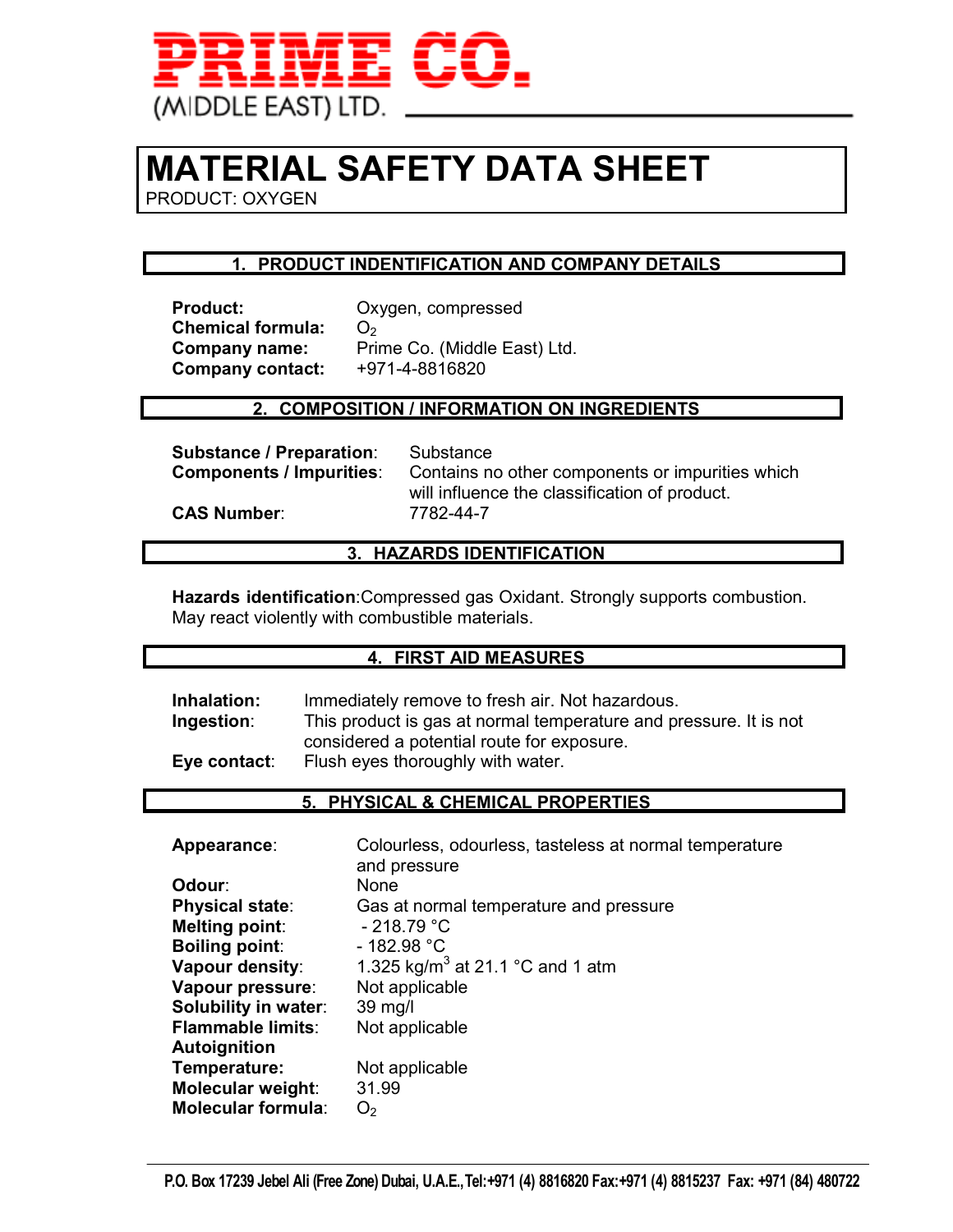

#### **6. FIRE FIGHTING MEASURES**

**Flammable Properties**: Oxidisng agent, accelerates combustion. **Suitable extinguishing media**: Use media appropriate for surrounding fire. **Products of combustion**: None

**Specific methods**: If possible, stop flow of product. Heat of fire can build pressure in cylinder, hence move away from container. Immediately cool cylinder using water.

#### **Special protective equipment for firefighting**: None

#### **7. STABILITY AND REACTIVITY**

#### **Chemical stability:** Stable

**In compatible materials:** Combustible materials, asphalt, flammable materials like oil and grease.

#### **8. TOXICOLOGICAL INFORMATION**

At atmospheric concentration and pressure, Oxygen poses no toxicity hazards.

#### **9. ECOLOGICAL INFORMATION**

**Ecotoxicity**: No known effects

#### **10. DISPOSAL PROCEDURES**

Do not attempt to dispose of residual or unused quantities. Return cylinder to supplier.

#### **11. ACCIDENTAL RELEASE MEASURES**

**Personal precautions**: Shut off valve if without risk. Move cylinder to well ventilated area. Oxygen must never be allowed to come in contact with any oily surface, greasy clothes or other combustible material.

**Environmental precautions**: Avoid waste from contaminating the surrounding environment.

#### **12. HANDLING AND STORAGE**

**Precautions to be taken in handling**: Protect cylinders from damage. Do not drag, slide, roll or drop cylinders. Never attempt to lift cylinders by its cap as the cap is intended to protect the valve. Slowly open valve. Close cylinder valve after each use and keep closed even when cylinder is empty. Never apply heat or flame to any part of cylinder.

**Precautions to be taken in storage**: Store and use with adequate ventilation away from oil, grease and other hydrocarbons. Firmly secure cylinders upright to keep them from falling or being knocked over. Store cylinders below 50 °C.